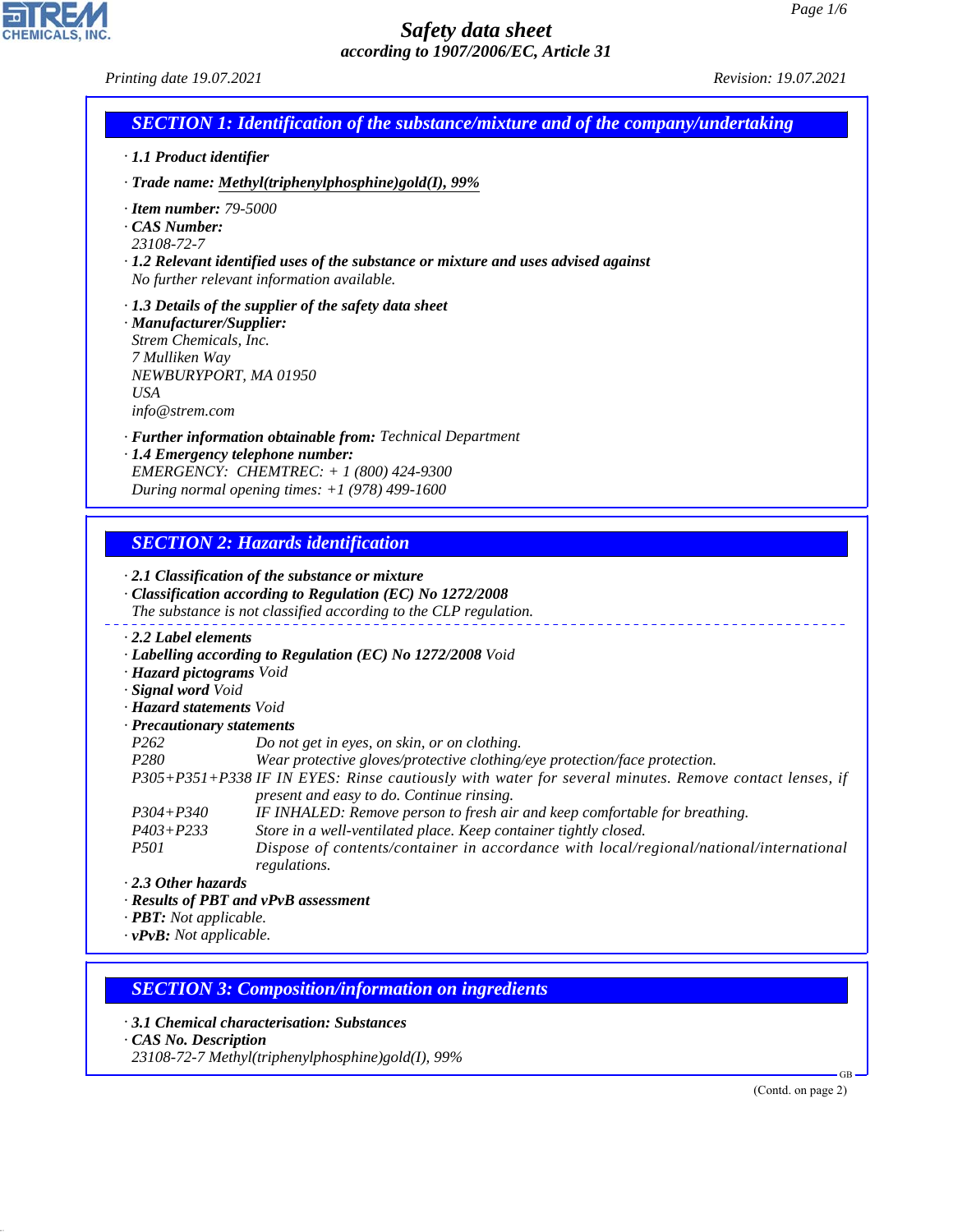*Printing date 19.07.2021 Revision: 19.07.2021*

*Trade name: Methyl(triphenylphosphine)gold(I), 99%*

(Contd. of page 1)

### *SECTION 4: First aid measures*

- *· 4.1 Description of first aid measures*
- *· General information: No special measures required.*
- *· After inhalation: Supply fresh air; consult doctor in case of complaints.*
- *· After skin contact: Immediately rinse with water.*
- *· After eye contact: Rinse opened eye for several minutes under running water. Then consult a doctor.*
- *· After swallowing: If symptoms persist consult doctor.*
- *· 4.2 Most important symptoms and effects, both acute and delayed No further relevant information available.*
- *· 4.3 Indication of any immediate medical attention and special treatment needed*
- *No further relevant information available.*

#### *SECTION 5: Firefighting measures*

- *· 5.1 Extinguishing media*
- *· Suitable extinguishing agents: Use fire extinguishing methods suitable to surrounding conditions.*
- *· 5.2 Special hazards arising from the substance or mixture No further relevant information available.*
- *· 5.3 Advice for firefighters*
- *· Protective equipment: No special measures required.*

#### *SECTION 6: Accidental release measures*

- *· 6.1 Personal precautions, protective equipment and emergency procedures Not required.*
- *· 6.2 Environmental precautions: No special measures required.*
- *· 6.3 Methods and material for containment and cleaning up:*
- *Dispose contaminated material as waste according to item 13.*
- *· 6.4 Reference to other sections*
- *See Section 7 for information on safe handling.*
- *See Section 8 for information on personal protection equipment.*
- *See Section 13 for disposal information.*

### *SECTION 7: Handling and storage*

- *· 7.1 Precautions for safe handling No special measures required.*
- *· Information about fire and explosion protection: No special measures required.*
- *· 7.2 Conditions for safe storage, including any incompatibilities*
- *· Storage:*

44.1.1

- *· Requirements to be met by storerooms and receptacles: No special requirements.*
- *· Information about storage in one common storage facility: Not required.*
- *· Further information about storage conditions: None.*
- *· 7.3 Specific end use(s) No further relevant information available.*

#### *SECTION 8: Exposure controls/personal protection*

*· Additional information about design of technical facilities: No further data; see item 7.*

*· 8.1 Control parameters*

*· Ingredients with limit values that require monitoring at the workplace: Not required.*

*· Additional information: The lists valid during the making were used as basis.*

(Contd. on page 3)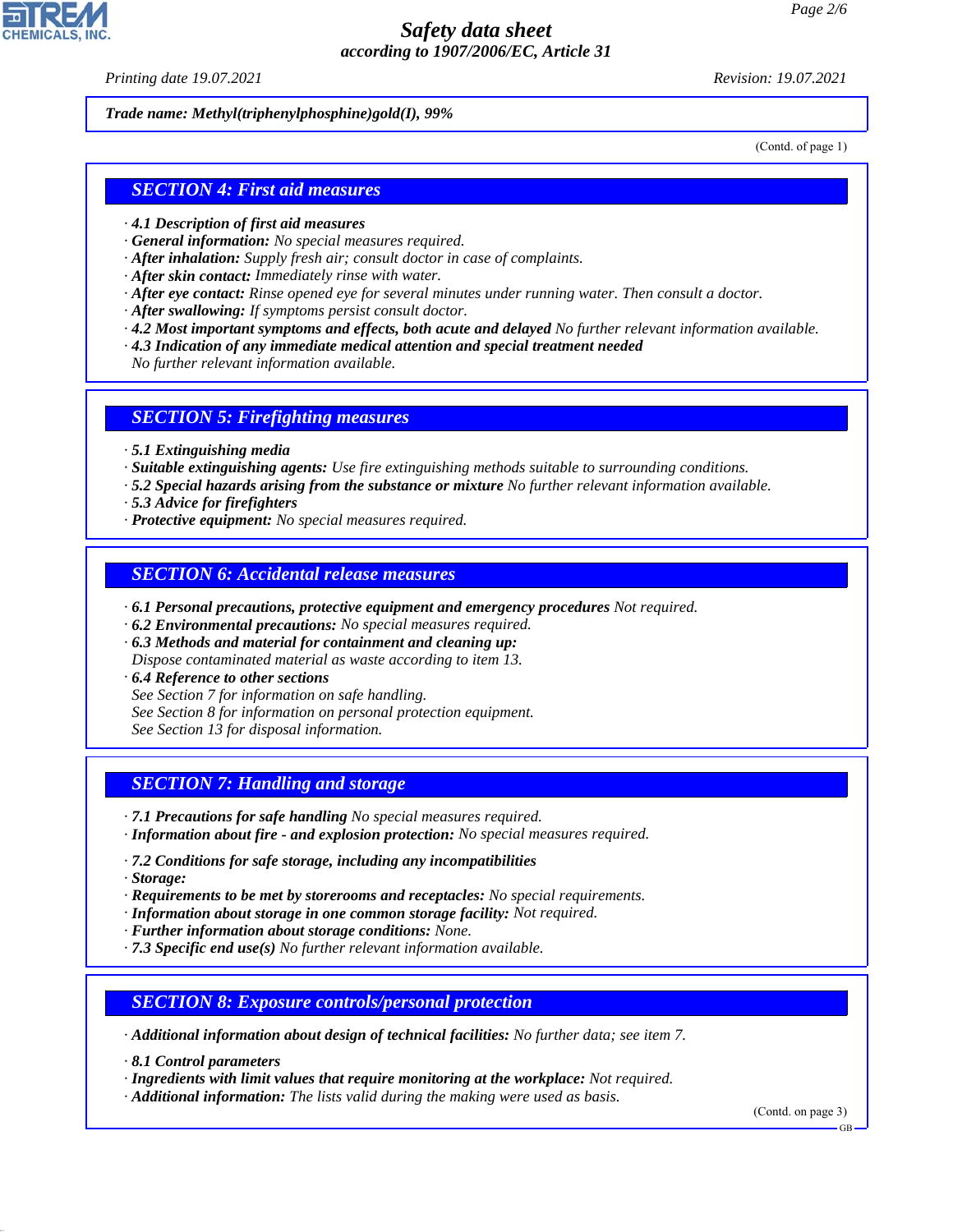GB

# *Safety data sheet according to 1907/2006/EC, Article 31*

*Printing date 19.07.2021 Revision: 19.07.2021*

CHEMICALS, INC.

44.1.1

# *Trade name: Methyl(triphenylphosphine)gold(I), 99%*

|                                                                   | (Contd. of page 2)                                                                                                  |
|-------------------------------------------------------------------|---------------------------------------------------------------------------------------------------------------------|
| $\cdot$ 8.2 Exposure controls<br>· Personal protective equipment: |                                                                                                                     |
| · General protective and hygienic measures:                       |                                                                                                                     |
|                                                                   | The usual precautionary measures are to be adhered to when handling chemicals.                                      |
| · Respiratory protection: Not required.                           |                                                                                                                     |
| · Protection of hands:                                            |                                                                                                                     |
|                                                                   |                                                                                                                     |
| Protective gloves                                                 |                                                                                                                     |
|                                                                   |                                                                                                                     |
|                                                                   | The glove material has to be impermeable and resistant to the product/the substance/the preparation.                |
|                                                                   | Due to missing tests no recommendation to the glove material can be given for the product/ the preparation/ the     |
| chemical mixture.                                                 | Selection of the glove material on consideration of the penetration times, rates of diffusion and the degradation   |
| · Material of gloves                                              |                                                                                                                     |
|                                                                   | The selection of the suitable gloves does not only depend on the material, but also on further marks of quality and |
| varies from manufacturer to manufacturer.                         |                                                                                                                     |
| · Penetration time of glove material                              | The exact break through time has to be found out by the manufacturer of the protective gloves and has to be         |
| observed.                                                         |                                                                                                                     |
| · Eye protection: Safety glasses                                  |                                                                                                                     |
| · 9.1 Information on basic physical and chemical properties       |                                                                                                                     |
| <b>General Information</b>                                        |                                                                                                                     |
| $\cdot$ Appearance:                                               |                                                                                                                     |
| Form:                                                             | Crystalline                                                                                                         |
| Colour:<br>$\cdot$ Odour:                                         | White<br>Undistinguishable.                                                                                         |
| · Odour threshold:                                                | Not determined.                                                                                                     |
| $\cdot$ pH-value:                                                 | Not applicable.                                                                                                     |
| · Change in condition                                             |                                                                                                                     |
| Melting point/freezing point:                                     | ~ $150 °C$                                                                                                          |
| Initial boiling point and boiling range: Undetermined.            |                                                                                                                     |
| · Flash point:                                                    | Not applicable.                                                                                                     |
| · Flammability (solid, gas):                                      | Product is not flammable.                                                                                           |
| · Ignition temperature:                                           |                                                                                                                     |
| <b>Decomposition temperature:</b>                                 | Not determined.                                                                                                     |
| · Auto-ignition temperature:                                      | Not determined.                                                                                                     |
| · Explosive properties:                                           | Product does not present an explosion hazard.                                                                       |
| · Explosion limits:                                               |                                                                                                                     |
| Lower:                                                            | Not determined.                                                                                                     |
| <b>Upper:</b>                                                     | Not determined.                                                                                                     |
| · Vapour pressure:                                                | Not applicable.                                                                                                     |
| $\cdot$ Density:                                                  | Not determined.                                                                                                     |
| $\cdot$ Relative density                                          | Not determined.                                                                                                     |
| · Vapour density<br>$\cdot$ Evaporation rate                      | Not applicable.<br>Not applicable.                                                                                  |
|                                                                   | (Contd. on page 4)                                                                                                  |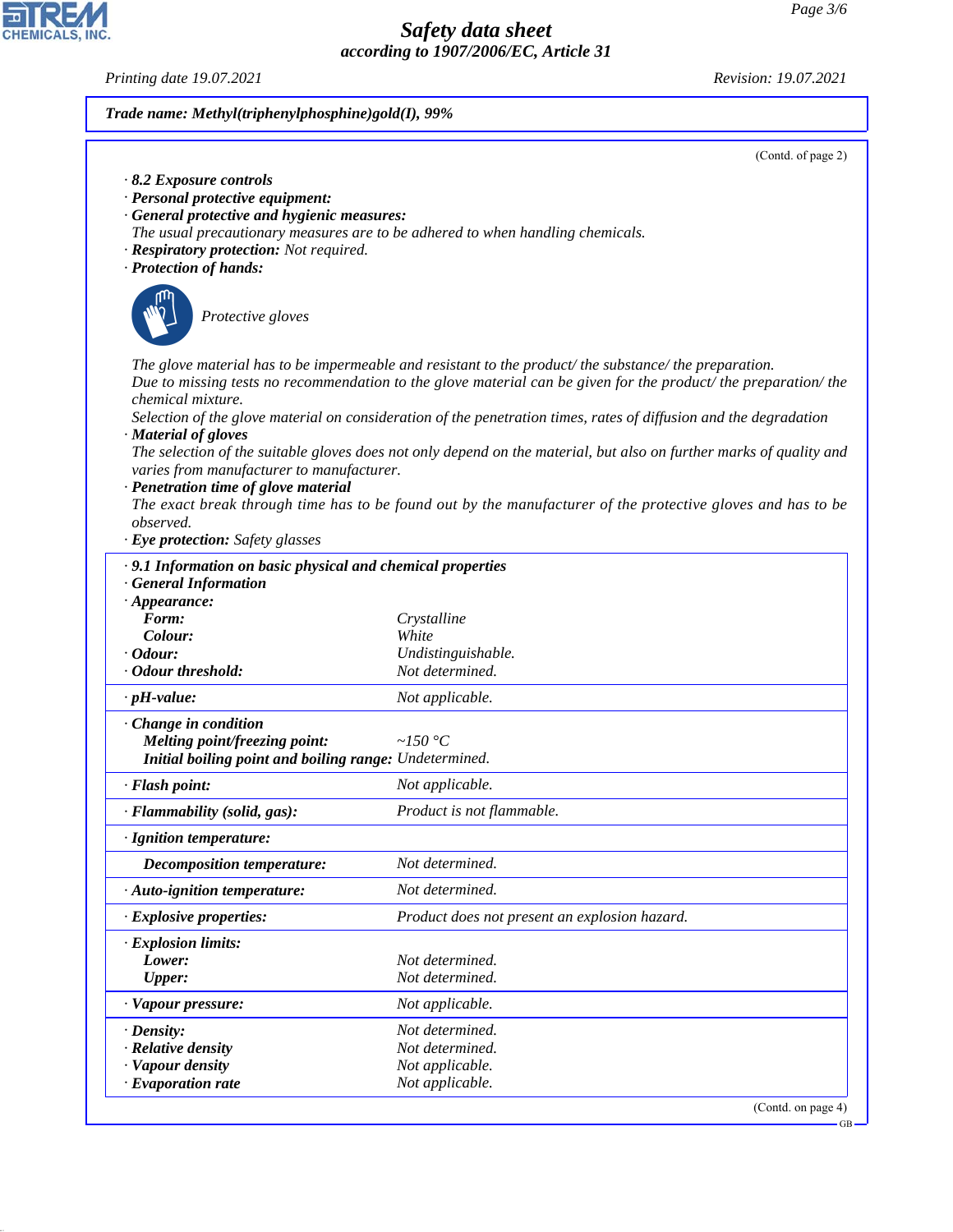*Printing date 19.07.2021 Revision: 19.07.2021*

*Trade name: Methyl(triphenylphosphine)gold(I), 99%*

|                                                       |                                                         | (Contd. of page 3) |
|-------------------------------------------------------|---------------------------------------------------------|--------------------|
| · Solubility in / Miscibility with<br>water:          | <i>Insoluble.</i>                                       |                    |
| $\cdot$ Partition coefficient: n-octanol/water:       | Not determined.                                         |                    |
| · Viscosity:<br>Dynamic:<br>Kinematic:                | Not applicable.<br>Not applicable.                      |                    |
| · Solvent content:<br>Organic solvents:<br>$VOC$ (EC) | $0.0\%$<br>$0.00\%$                                     |                    |
| Solids content:<br>$\cdot$ 9.2 Other information      | $100.0\%$<br>No further relevant information available. |                    |

### *SECTION 10: Stability and reactivity*

*· 10.1 Reactivity No further relevant information available.*

- *· 10.2 Chemical stability*
- *· Thermal decomposition / conditions to be avoided: No decomposition if used according to specifications.*
- *· 10.3 Possibility of hazardous reactions No dangerous reactions known.*
- *· 10.4 Conditions to avoid No further relevant information available.*
- *· 10.5 Incompatible materials: No further relevant information available.*
- *· 10.6 Hazardous decomposition products: No dangerous decomposition products known.*

#### *SECTION 11: Toxicological information*

*· 11.1 Information on toxicological effects*

- *· Acute toxicity Based on available data, the classification criteria are not met.*
- *· Primary irritant effect:*
- *· Skin corrosion/irritation Based on available data, the classification criteria are not met.*
- *· Serious eye damage/irritation Based on available data, the classification criteria are not met.*
- *· Respiratory or skin sensitisation Based on available data, the classification criteria are not met.*
- *· CMR effects (carcinogenity, mutagenicity and toxicity for reproduction)*
- *· Germ cell mutagenicity Based on available data, the classification criteria are not met.*
- *· Carcinogenicity Based on available data, the classification criteria are not met.*
- *· Reproductive toxicity Based on available data, the classification criteria are not met.*
- *· STOT-single exposure Based on available data, the classification criteria are not met.*
- *· STOT-repeated exposure Based on available data, the classification criteria are not met.*
- *· Aspiration hazard Based on available data, the classification criteria are not met.*

### *SECTION 12: Ecological information*

*· 12.1 Toxicity*

44.1.1

- *· Aquatic toxicity: No further relevant information available.*
- *· 12.2 Persistence and degradability No further relevant information available.*
- *· 12.3 Bioaccumulative potential No further relevant information available.*
- *· 12.4 Mobility in soil No further relevant information available.*
- *· Additional ecological information:*
- *· General notes: Not known to be hazardous to water.*

(Contd. on page 5)

GB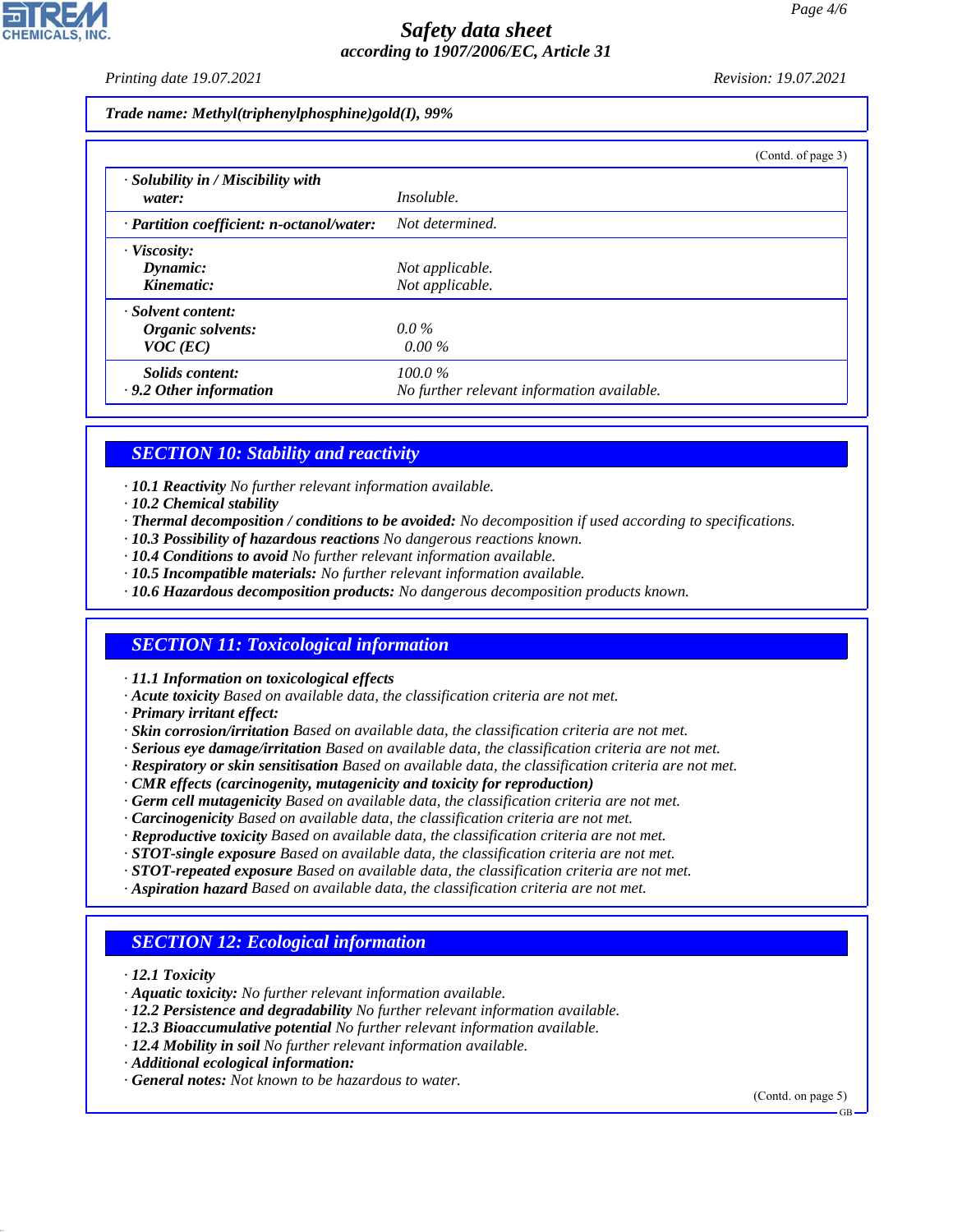*Printing date 19.07.2021 Revision: 19.07.2021*

*Trade name: Methyl(triphenylphosphine)gold(I), 99%*

*· 12.5 Results of PBT and vPvB assessment*

- *· PBT: Not applicable.*
- *· vPvB: Not applicable.*

*· 12.6 Other adverse effects No further relevant information available.*

### *SECTION 13: Disposal considerations*

*· 13.1 Waste treatment methods*

*· Recommendation Disposal must be made according to official regulations.*

*· Uncleaned packaging:*

*· Recommendation: Disposal must be made according to official regulations.*

| <b>SECTION 14: Transport information</b>                                                  |                 |  |  |
|-------------------------------------------------------------------------------------------|-----------------|--|--|
| $\cdot$ 14.1 UN-Number<br>· ADR, ADN, IMDG, IATA                                          | not regulated   |  |  |
| $\cdot$ 14.2 UN proper shipping name<br>· ADR, ADN, IMDG, IATA                            | not regulated   |  |  |
| $\cdot$ 14.3 Transport hazard class(es)                                                   |                 |  |  |
| · ADR, ADN, IMDG, IATA<br>· Class                                                         | not regulated   |  |  |
| $\cdot$ 14.4 Packing group<br>· ADR, IMDG, IATA                                           | not regulated   |  |  |
| · 14.5 Environmental hazards:<br>· Marine pollutant:                                      | N <sub>O</sub>  |  |  |
| $\cdot$ 14.6 Special precautions for user                                                 | Not applicable. |  |  |
| $\cdot$ 14.7 Transport in bulk according to Annex II of<br><b>Marpol and the IBC Code</b> | Not applicable. |  |  |
| · UN "Model Regulation":                                                                  | not regulated   |  |  |

#### *SECTION 15: Regulatory information*

*· 15.1 Safety, health and environmental regulations/legislation specific for the substance or mixture*

*· Directive 2012/18/EU*

- *· Named dangerous substances ANNEX I Substance is not listed.*
- *· 15.2 Chemical safety assessment: A Chemical Safety Assessment has not been carried out.*

### *SECTION 16: Other information*

*This information is based on our present knowledge. However, this shall not constitute a guarantee for any specific product features and shall not establish a legally valid contractual relationship.*

*· Department issuing SDS: Technical Department.*

*· Contact: Technical Director*

44.1.1

(Contd. on page 6)

(Contd. of page 4)

GB